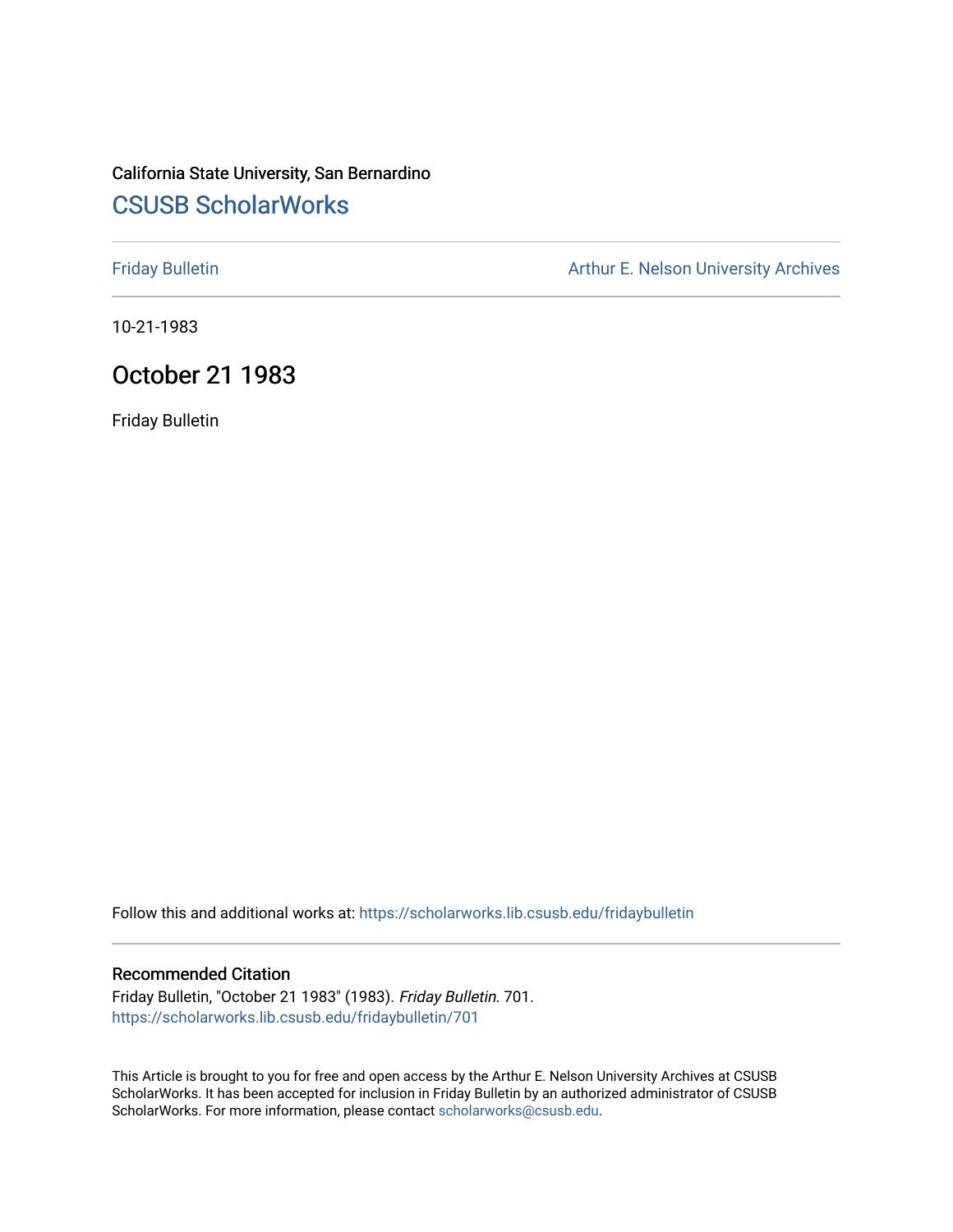



October 21, 1983

VIRGINIA SATIR Virginia Satir, an internationally known therapist who is a To GIVE SEMINAR pioneer in the family systems approach to communications and  $understanding, will present a one-day seminar Friday, Nov.  $4$$ in the Recital Hall.

The seminar is sponsored by two student groups, Psi Chi, the psychology honorary, and Uni Phi, a club for students with disabilities. It is the third such event the two groups have sponsored under their partnerships, PUPS.

Registration for the seminar is \$35 per person. Continuing education or nursing relicensure credit is available for an additional \$14, which is paid at the door. Since the prior two seminars have sold out, interested individuals are urged to register in advance, said members of the coordinating committee--Barbara Sovereign (Services to Students with Disabilities), Steven Coffey, Psi Chi president; and Rebeccah Warren, Psi Chi past president. PUPS has a special phone number, 882-4646, to take reservations.

Satir, the first director of training at Esalen Institute, has been a consultant to various U.S. government agencies and is co-founder of the Mental Research Institute in Palo Alto.

PIANO-VIOLIN DUO The brother-sister team known as the Fuchs Duo will per-To PERFORM  $OCT. 23$  form in the Recital Hall at 8:15 p.m. on Sunday, Oct. 23. Pianist Louanne Fuchs Long and violinist Richard Fuchs will perform selections from Beethoven and Stravinsky.

They will open the concert with Fantasy for Piano and Violin, written for them by Dr. James Greeson, professor of composition at the University of Arkansas. Louanne Fuchs Long has been a faculty member of the University of Redlands since 1962.

Individuals not already holding season tickets for the Music at Cal State series may purchase single admission tickets at the door for \$5 general and \$2.50 for students and senior citizens.

CHANCELLOR TO RECOMMEND Chancellor W. Ann Reynolds said yesterday she FEE REDUCTION FOR NEXT YEAR will recommend a reduction of about \$90 in student fees, effective in 1984-85, to the CSU Board of Trustees meeting next Tuesday.

The proposed reduction would bring typical CSU student fees down to almost \$600, compared to an average of \$692 this year. She said CSU fees have risen too sharply and without adequate warning to students.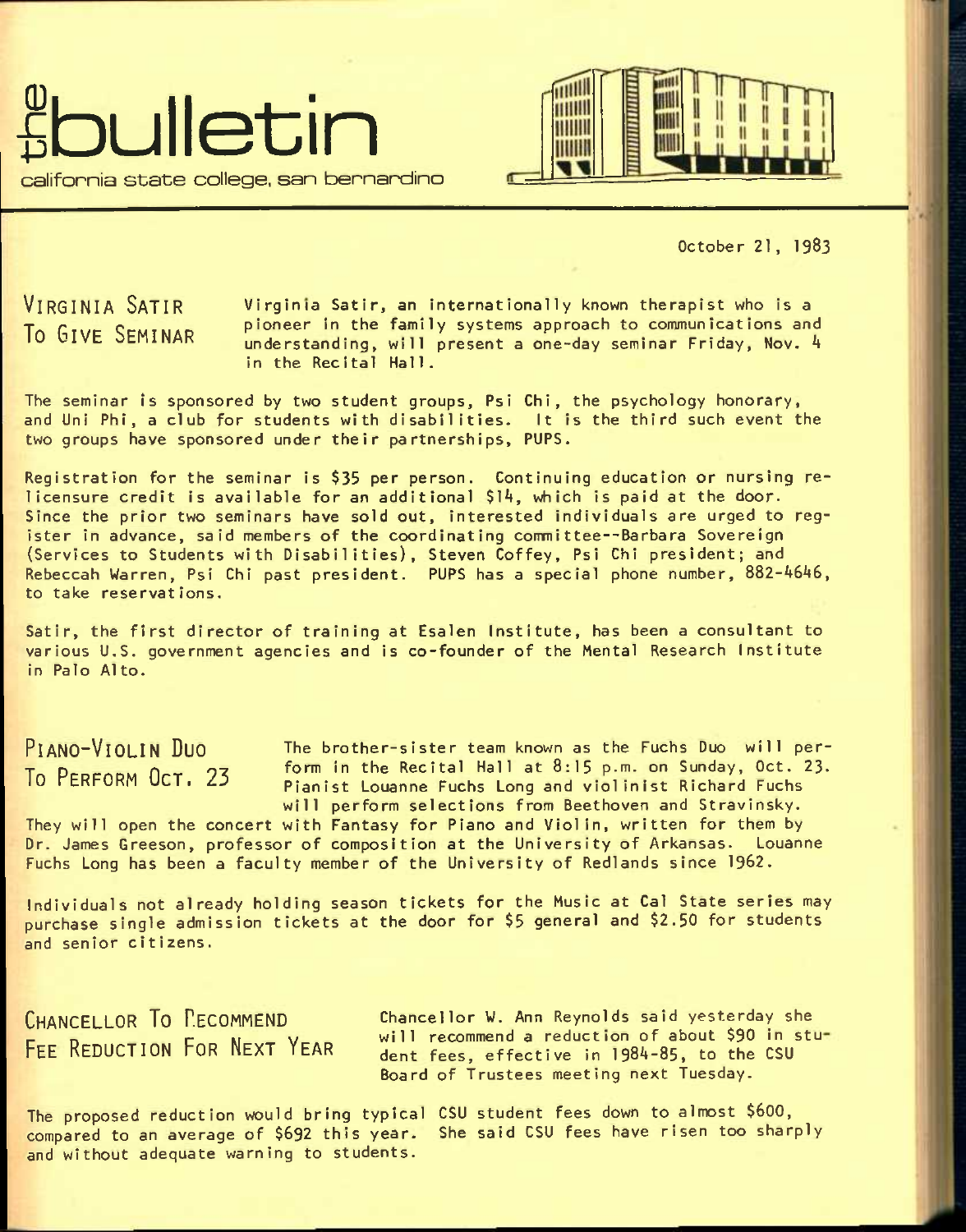FACULTY MAY APPLY Faculty may apply now for 1985-86 assignments as resident **FOR OVERSEAS POSTS** directors of the overseas study centers sponsored by the contract of the overseas study centers sponsored by the CSU International Programs. Applications also are being accepted for a new program in Mexico in 1984-85.

The resident director positions in Germany and Sweden are 12-month assignments. For France, Italy and Spain the appointment is for the academic year. Part-time (1/5) appointments are made for Israel, Japan and Mexico.

Requirements include faculty or administrative staff status at a CSU campus, a terminal degree, ability to speak the respective language, some overseas experience and ability to administer. Applications must be submitted by Dec. 15. Dr. Mireille Rydell (Foreign Languages), Ext. 7471 or 7445, has application forms.

PANTER TO GIVE Gary Panter, the second Los Angeles artist featured in the show eurrently in the Art Gallery, will present a free lecture at noon, Wednesday in VA 110.

Panter, a graduate of the Otis Art Institute, is a painter, illustrator, set designer and avant garde thinker. He created and illustrated the cartoon character, Jimbo, which was featured in the Los Angeles magazine Slash. "The Collected Works of Jimbo" was published by Raw Magazine in New York. Panter is currently translating Jimbo cartoons into Japanese.

DR. DOLAN Dr. Keith Dolan (Education), who suffered a heart attack Oct. 8,  $P_{\text{R}}$  expected to return home from the hospital yesterday or today to re-<br>RECOVERING augusts it is not known how long be will be out. In the interim cuperate. It is not known how long he will be out. In the interim, other School of Education faculty are covering his classes.

GRADUATE ASSISTANTSHIPS AVAILABLE IN ADMINISTRATION Several graduate assistantships will be available for winter quarter for new students in the School of Business and Public Administration.

The amount of the stipend to be earned will depend upon time worked. Hours are flexible and will continue through the spring quarter. Prospective students interested in additional information should contact Jennifer McMullen, Ext. 7531.

WORK REQUESTS **REMINDER** Beginning Monday, the Plant Operations telephone number for all work requests and vehicle reservations is Ext. 7753.

> The California State College, San Bernardino BULLETIN is published Fridays by the Public Affairs Office, AD 117, extension 7558. Items for publication should be received in writing by noon Tuesday.

> Editor . . . . Ken Miller Volume 19 Edna Steinman, Director of Public Affairs ana Sternman, briector of Fabric Afranco<br>Ken Miller Calendar Items . . . . Ruth Moran Printed in the Duplicating Center No. 7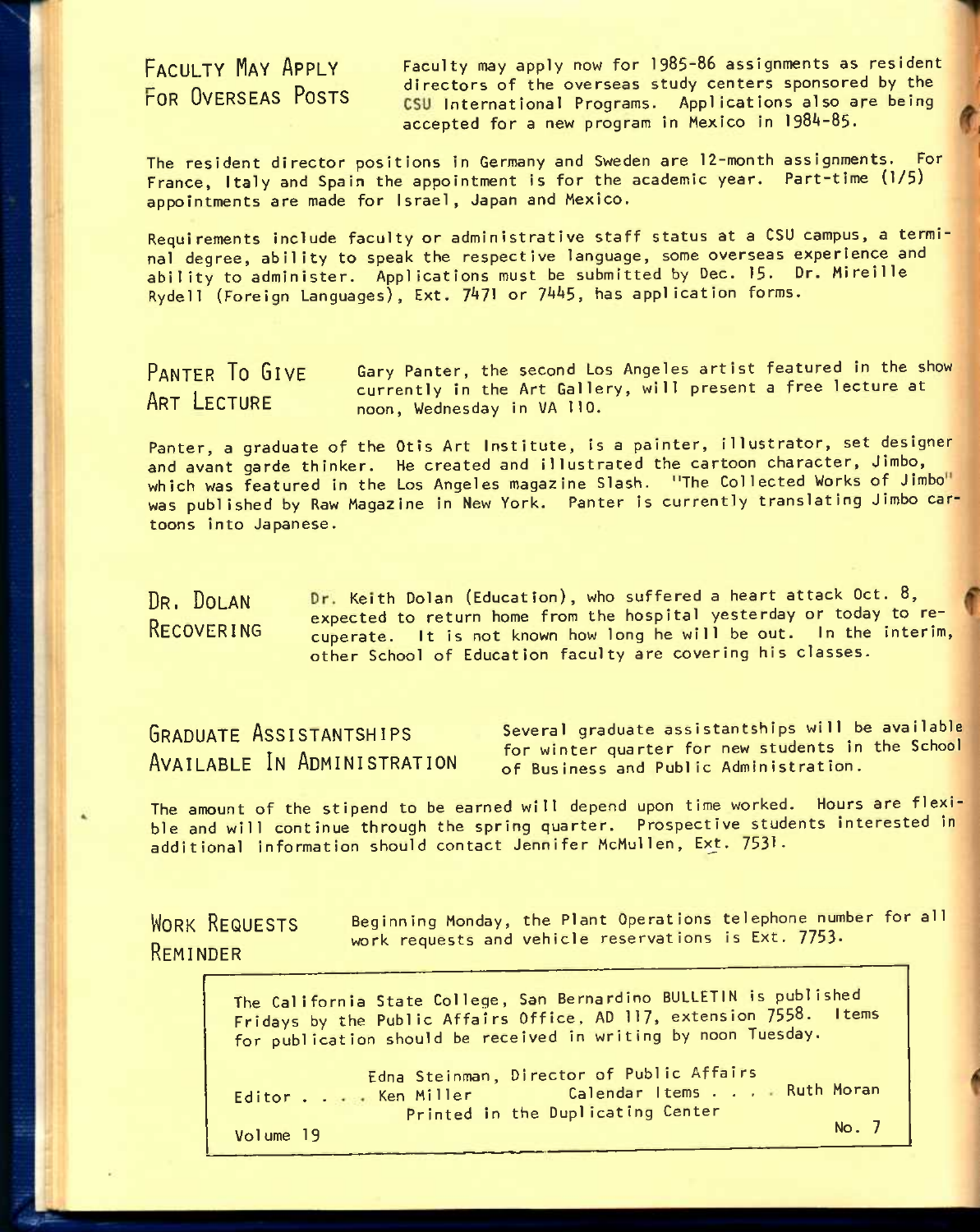ART DEPARTMENT RECEIVES GRANT

The Art Department has been awarded a \$1,720 grant to support the spring exhibition of selections from the Edward-Dean Museum of Decorative Arts. The grant is from the California Arts Counci1.

#### Dr. Margaret Atwell (Education) has been invited to participate in a research seminar at the National Council of Teachers of English annual convention Nov, 19-20 in Denver, Colo. She is a past winner of the council's Promising Researcher award which cited her PROFESSIONAL **ACTIVITIES**

work on the interrelationships of reading and writing in the composing process.  $\ddot{\phantom{0}}$ 

Dr. David Lutz (Psychology) and Randy Swaim, former graduate student, presented a paper, "Effect iveness of DSM-111 in the Diagnosis and Prognosis of Schizophrenia," at the American Psychological Association convention in Anaheim Aug. 27-28. Dr. Lutz and Patti Termini, former graduate student, also presented a paper, "Distributive Justice Between Hearing and Prelingually Deaf Children."

Dr. Ansa Ojanlatva (Sponsored Programs) presented a paper, "Ethnic, Non-Professional Treatment of Sexual Dysfunctions in the Protestant Northern Europe" at the regional conference of the American Association of Sex Educators, Counselors and Therapists in Honolulu, Hawaii Oct. 20.

Dr. Theron Pace (Services to Students with Disabilities) and Jo Ann Hartzog participated on a panel, "Strategies for Serving Economically Disadvantaged Persons with Disabilities,"at a symposium at the Lake Arrowhead Hilton Oct. 7. The event was sponsored by the California Foundation for Independent Living Centers and the Community Action Program.

COMMUNITY Linda Callahan (SAIL Program) spoke at the Riverside YWCA on the SERVICE challenges of being a single woman Oct. 13.

Dr. Stuart Ellins (Psychology) and Boots, a CSCSB coyote, met with parents, teachers and students of the Lake Arrowhead Elementary School Oct. 11 where they gave a presentation on the relationships between people and the urban coyote.

Cathy Provencio (Dean of Students Office) and Cecilia McCarron (Student Health Center) participated in the 5K Hearts on the Run sponsored by the San Bernardino Heart Assn. Oct. 16 at the college. Cecilia took second place in her division.

NOTEWORTHY Mlchael Surgess (Library) has agreed to edit a series of paperbound reprints of classic chess books for Newcastle Publishing Company of North Hollywood. The first volume in the series will be published in October,  $1984$ .

CAMPUS TOURS ARE Tours of the campus will be given for all employees--faculty AVAILABLE FOR ALL or staff, old-timer or newcomer--who express interest in getting acquainted for the first time or familiarizing themselves with new facilities. To make arrangements, call Glenda Boatner, Relations with Schools Office, Ext. 7608, 9 a.m.-3 p.m., Monday-Friday,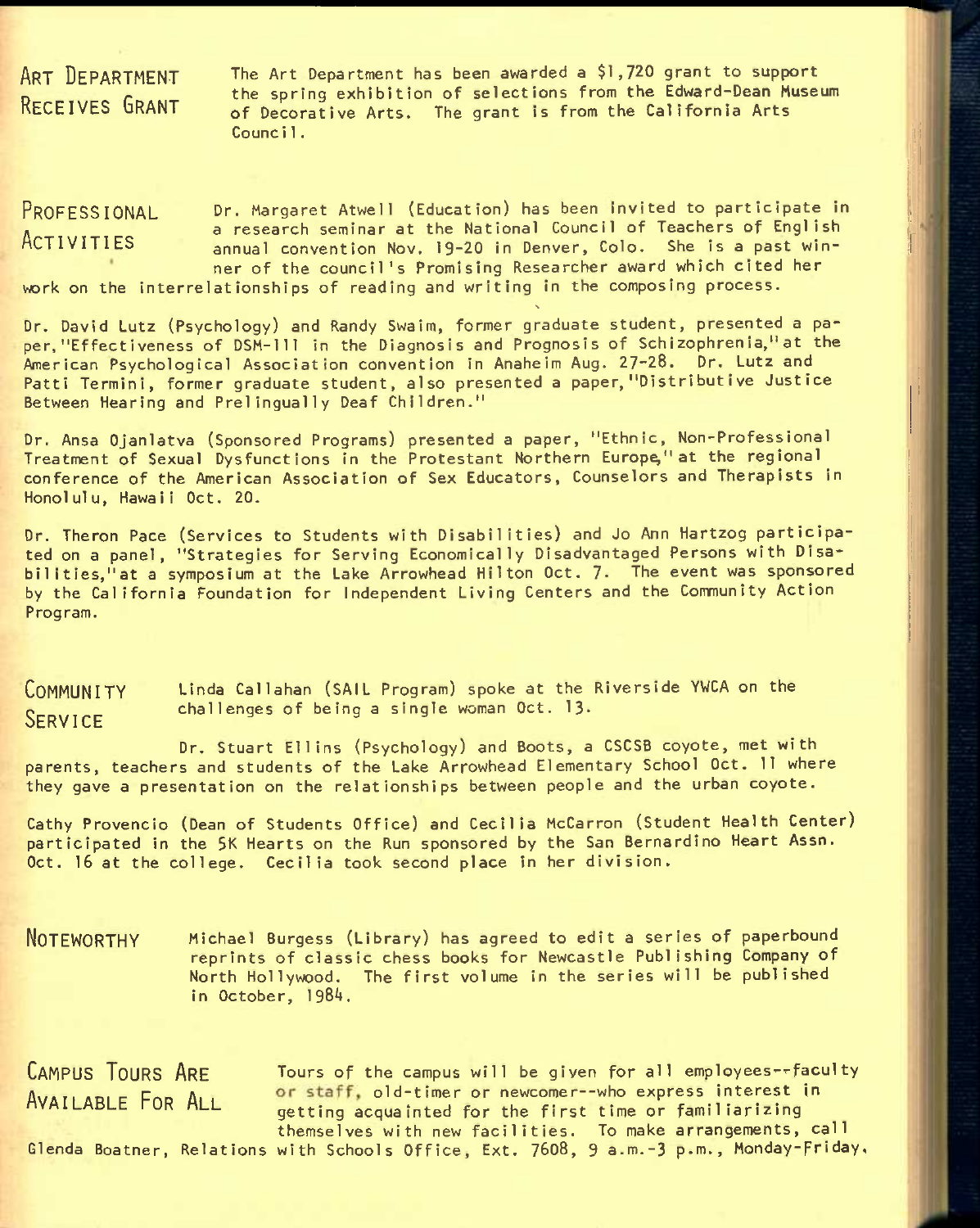MECHA, A.S. SPONSOR HALLOWEEN DANCE

MEChA and the Associated Students are sponsoring a Hailoween masquerade dance Thursday, Oct. 27 in the Student Union. Admission is free for the dance, which begins at Union. Admission is free tor the dance, which begins at the political state of products. The political state o<br>9 p.m. A DJ will play a variety of music and refreshments will be served.  $\blacksquare$ 

ESCAPE TO SANTA ANITA The Fall '83 ESCAPE program is sponsoring a day at the Santa Anita race track Sunday, Oct. 30. Cost is \$7-50 per person which includes admission and transportation. The trip, open to faculty and staff is limited to 40 persons and registration closes Oct. 29 at the Student Union.

SSD ACQUIRES NEW The Services to Students with Disabilities office recently pur-<br>SSD ACQUIRES NEW The Services to Studented tolerhope for the deaf (TTD). The bbJ ACQUIRES ntVi chased a new, more advanced telephone for the deaf (TTO). The device features a one-line read-out screen and a print-out tape for recording calls. The office staff welcomes the opportunity to demonstrate it or to provide a message service to deaf persons, said Dr. Theron Pace, director.

INTERVIEWING The Career Planning and Placement Center and the Counseling Center will again sponsor a series of four interviewing workshops during WORKSHOPS **fall quarter.** The seminars will be four consecutive Tuesday afternoons beginning Oct. 25. All sessions will be in the Counseling Center, PS 227, from 3 to  $4:30$  p.m. The workshops include video taping mock interview situations. All students, regardless of class level, are invited to participate.

Alumni who are seeking employment and wish to strengthen interviewing techniques aiso may participate.

A<sub>1</sub>S, VIDEO MOVIES Under the sponsorship of the Associated Students, video movies H<sub>10</sub>, villed invited will be shown five times a week on the wide-screen television<br>OPEN TO CAMPUS in the Student Union. The matinees will be from 10 a.m. to in the Student Union. The matinees will be from 10 a.m. to noon, Wednesday and Thursday in the Pub. Evening showings will be 8 p.m., Wednesday and 7 p.m., Friday in the Pub and 8 p.m., Thursday in the

Lounge.

Next week the double feature will be "The Hunger" starring Catherine Deneuve and "Carrie with Sissie Spacek. Only one film will be shown in the mornings: "Carrie" on Wednesday and "The Hunger" on Thursday. For the evening showings, "Carrie" will be run first.

The latest Roger Moore film, "Octopussy," will be shown the week of Oct. 31.

BEHIND-SCENES LOOK Michael O'Hara, vice president of the Los Angeles Olympic BEHIND JUCHES LOOK Organizing Committee, will speak next Thursday at the World<br>AT OLYMPICS SET Affairs Council meeting at the Mission Inn in Riverside. Affairs Council meeting at the Mission Inn in Riverside. Students may attend the lecture, which begins at 6:45 p.m.,

without charge. Information on fees for council members and non-members is available from the council at 787-5477. Reservations are due by noon, Monday.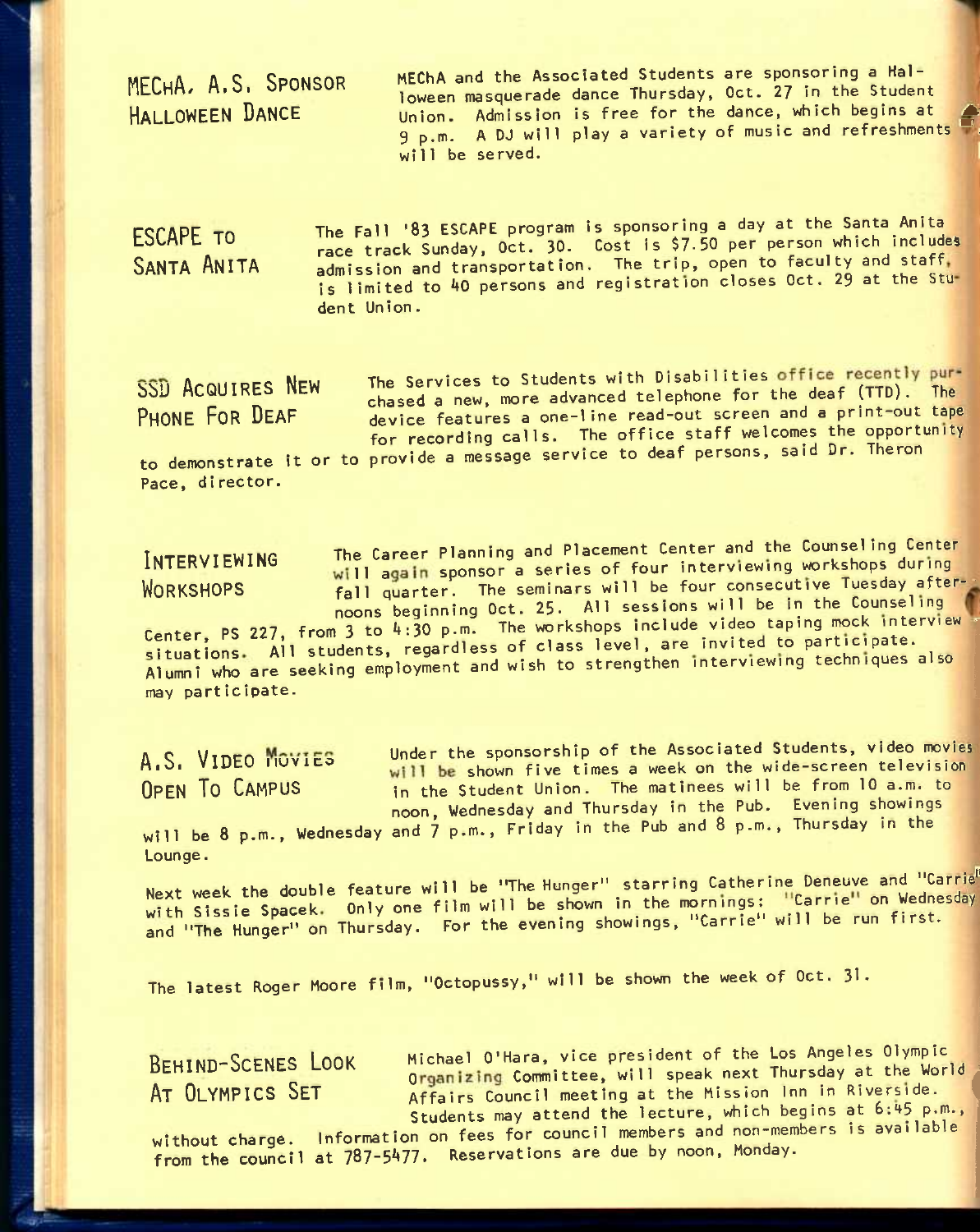## **PERSONNEL**

NEW TO THE COLLEGE Full-time, probationary

Laurel Aikin Clerical Assistant IIA School of Education Ext. 7571, PL 500N

Kenneth R. Miller Public Affairs Assistant I Public AffaIrs Ext. 7558, AD 117

Deanne Wi11iams Clerical Assistant IIA School of Education Ext. 7782, PL 5OON

#### PROMOTION, DIFFERENT OFFICE

Melinda Taylor-Bailey Clerical Assistant IIIA Business Office, Purchasing Ext. 7211, 7595, AD 110

#### TEMPORARY APPOINTMENTS Part-time, temporary

Janet 0. Coggins Accompanist IA Music and Theatre Arts Ext. 7454, CA 175 Temporary to Nov. 8, 1983

Thomas L. Huxley III Stage Technician lA Theatre Arts Ext. 7698, 7456, CA 101 Temporary to Nov. 8, I983

Marsha Shanteler Department Secretary lA Mathematics Department Ext. 7351, Bl 111 Temporary to June 30, I983

# EMPLOYMENT OPPORTUNITIES

(Applications will be accepted from 2 p.m. today until 2 p.m., on closing dates.)

#### BIOLOGY

Instructional Support Technician II --\$1708-\$2055/mo.; full-time, permanent; available Jan. 3, 1984; apply by Nov. 18.

#### **PERSONNEL**

Personnel Management Specialist I--\$1747-\$2103/mo.; full-time, permanent; available early December; apply by Nov. 11 .

#### SAIL

(not state position) Counselor-- $$1378-$1501/mo.; full-time,$ temporary to June 30, 1984; available immediately; apply by Nov. 4

#### UPWARD BOUND

(not state position) Project Secretary--\$1062-\$1251/mo.; full-time, temporary to May 30, 1984; available immediately; apply by Oct. 28. (repost)